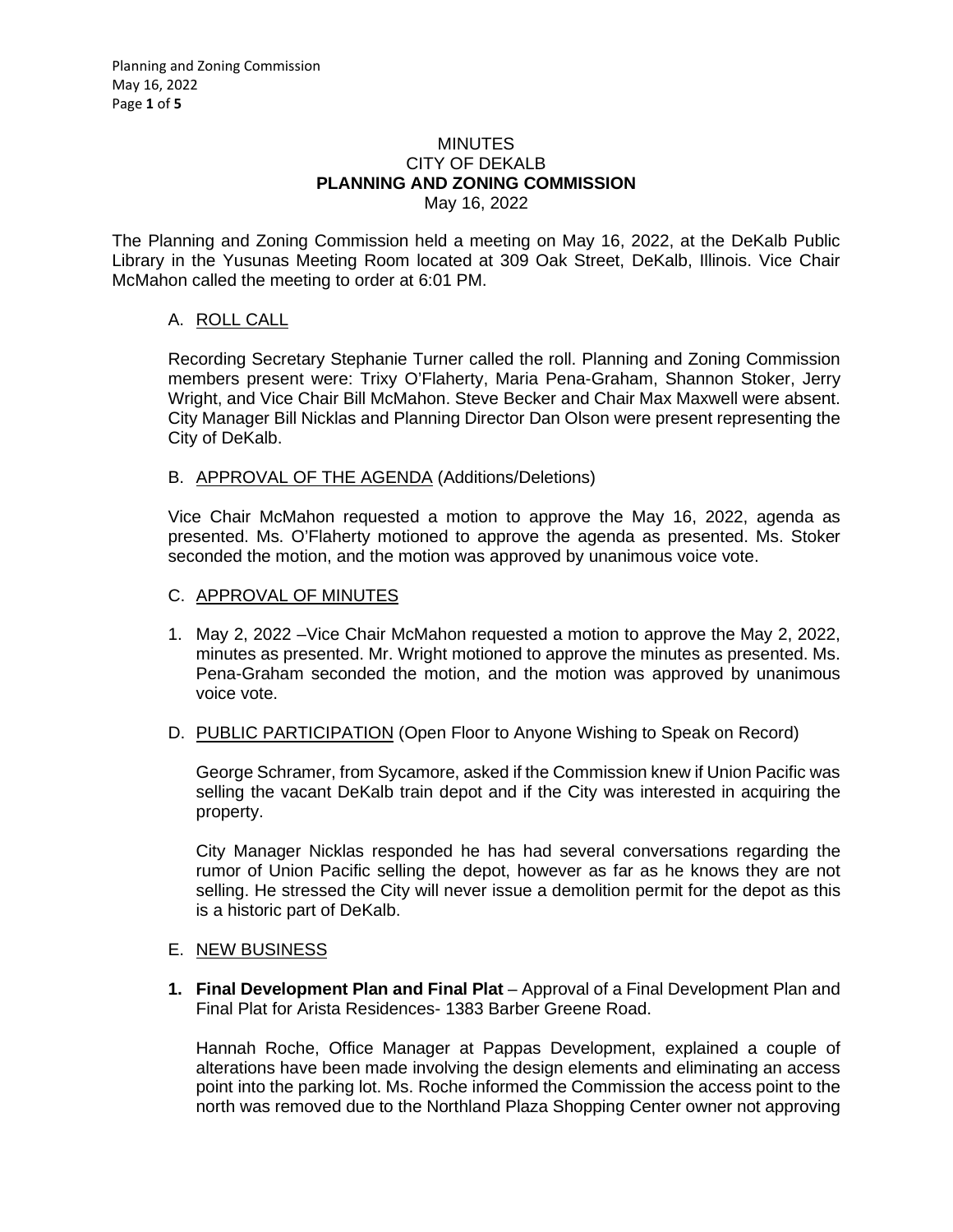of the access point. She added there will still be a right-in/right-out point off Barber Greene Road and a full access point off County Farm Road. Ms. Roche touched on the changes in the appearance of the building stating they added vertical pillars and changed the color of the masonry at the bottom portion of the building.

Dan Olson, Planning Director, went through the staff report dated May 12, 2022, and stated the City approved the rezoning of the subject property in January. He added the City also annexed part of the site and approved a preliminary plan for a 4-story executive suites building with 61 one-bedroom units. He added the planned development ordinance required the applicant to come back with a final plan, including a final engineering, lighting plan and a final plat.

Mr. Olson reiterated the two changes Hannah Roche spoke on regarding the removal of the northern access point and the change in the masonry work. He stated the north access point was not granted by the Northland Plaza owners, so it was removed from the final plan. Mr. Olson stated the masonry changes give the building an overall better appearance. Mr. Olson finished by stating City Staff and the Kishwaukee Water Reclamation District have all approved the Final Plan and Final Plat.

Vice Chair McMahon asked if there were any comments or questions from the public, in which there were none.

Vice Chair McMahon asked if there were any comments or questions from the Commission members.

Jerry Wright asked if the changes in the brick work stemmed from a suggestion or if they decided to make this change on their own. Hannah Roche replied stating Pappas Development decided to change the masonry as they pride themselves on their brick exterior work.

Ms. Stoker moved that the Planning and Zoning Commission recommend approval of the Final Development Plan and Final Plat for Arista Residences on the subject site per the plans noted in Exhibit A in the staff report.

Mr. Wright seconded the motion.

A roll call vote was taken. Ms. O'Flaherty – Yes, Ms. Pena-Graham – Yes, Ms. Stoker – Yes, Mr. Wright – Yes, Vice Chair McMahon – Yes, Mr. Becker and Chair Maxwell were absent. Motion passed 5-0-2.

#### F. CONSIDERATIONS – Discussion on the 2022 Comprehensive Plan Update

Planning Director Olson stated the focus for tonight's meeting will be on the Urban Design Guidelines section of the Comprehensive Plan. He said there were no significant changes just expanding and modifying some of the language.

Mr. Olson mentioned the chapter is broken down into sections by land use and started with the Planed Development and Subdivision Design section. He noted the language for the guidelines for parks, open space, and bike paths had a change for the action item by adding the City work with the Park District, DeKalb County, and DSATS which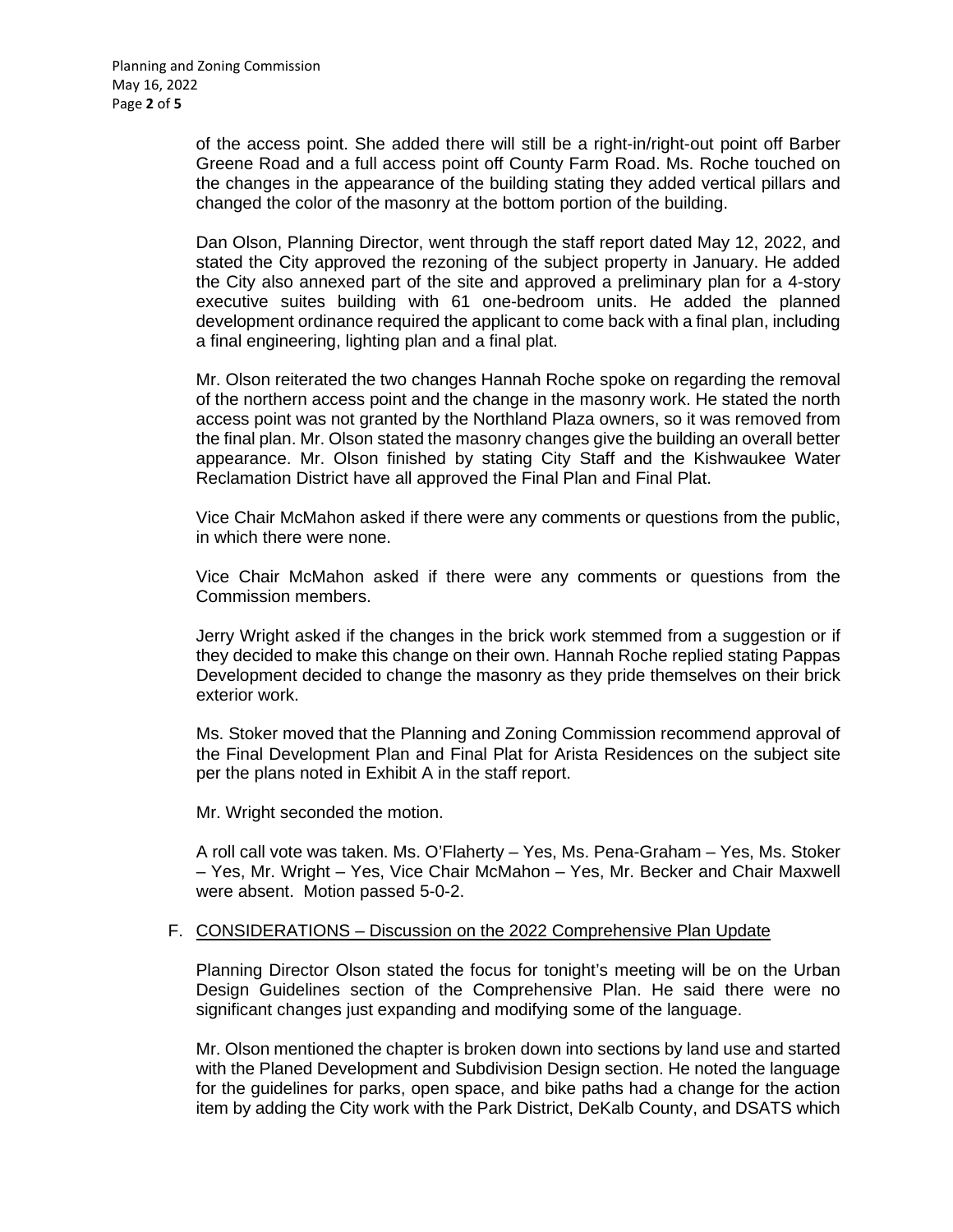is the regional planning organization. Mr. Olson mentioned the language was expanded to identify bike path links in public easements as well as rights-of-way, which would be reviewed by the Commission during the planned development process. He said language was modified regarding viewsheds and visual corridors when designing subdivisions.

Mr. Olson moved on to landscape buffers between various types of land uses and said there are currently guidelines in the UDO for buffers between commercial and residential uses, however buffers need to be looked at between commercial and industrial land uses.

Mr. Olson continued to the Single-Family and Two-Family Residential section. He described the first guideline regarding developments should be compatible with the surrounding area in terms of lot size and requiring the developer to submit a statement showing compatibility. He described the action item of getting a variety of architectural designs in subdivisions. He said language was added that homes with the same architecture style should not be located next to each other.

Planning Director Olson talked about the multiple family use section and stated one of the guidelines is to minimize the visual impact of off-street parking. He stated language was added to allow flexibility in the screening requirements when adding parking spaces in existing multi-family developments. Mr. Olson explained under Commercial Uses, large-scale buildings are recommended to have their architectural design reviewed. He stated language was added and strengthened to ensure proposed material and colors are shown on building elevations when part of a Planned Development or special use permit review. Mr. Olson described improvements in the Central Business District language to make sure new buildings are compatible with the historic structures in the downtown area.

Mr. Olson described word modifications and clearer language in the Industrial use section and talked about adding buffers between different land uses, if needed. He said no major changes in the Public and Institutional section were made, just some minor language modifications. Mr. Olson stressed the Urban Design Guidelines have been discussed a few times during this process and would welcome Commission feedback.

Commissioner O'Flaherty provided images for ideas and shared these with the Commission. She stated the one design feature that would most benefit the City would be signage and wayfinding elements and stressed these should be a unified design. Ms. O'Flaherty talked about bridging the gap between the City and NIU with similar designs for signage.

Commissioner O'Flaherty gave examples of wayfinding ideas starting with signage for public parking. She used Sycamore as an example with their kiosk, which is an attractive element. She desired something similar for DeKalb including a downtown directory along with a community bulletin board (digital or manual).

Ms. O'Flaherty continued by discussing the public art element and wanting to see murals, plantings, and sculptural transitions in different areas throughout the City. She discussed the areas she would like to see this done including the NIU East Lagoon,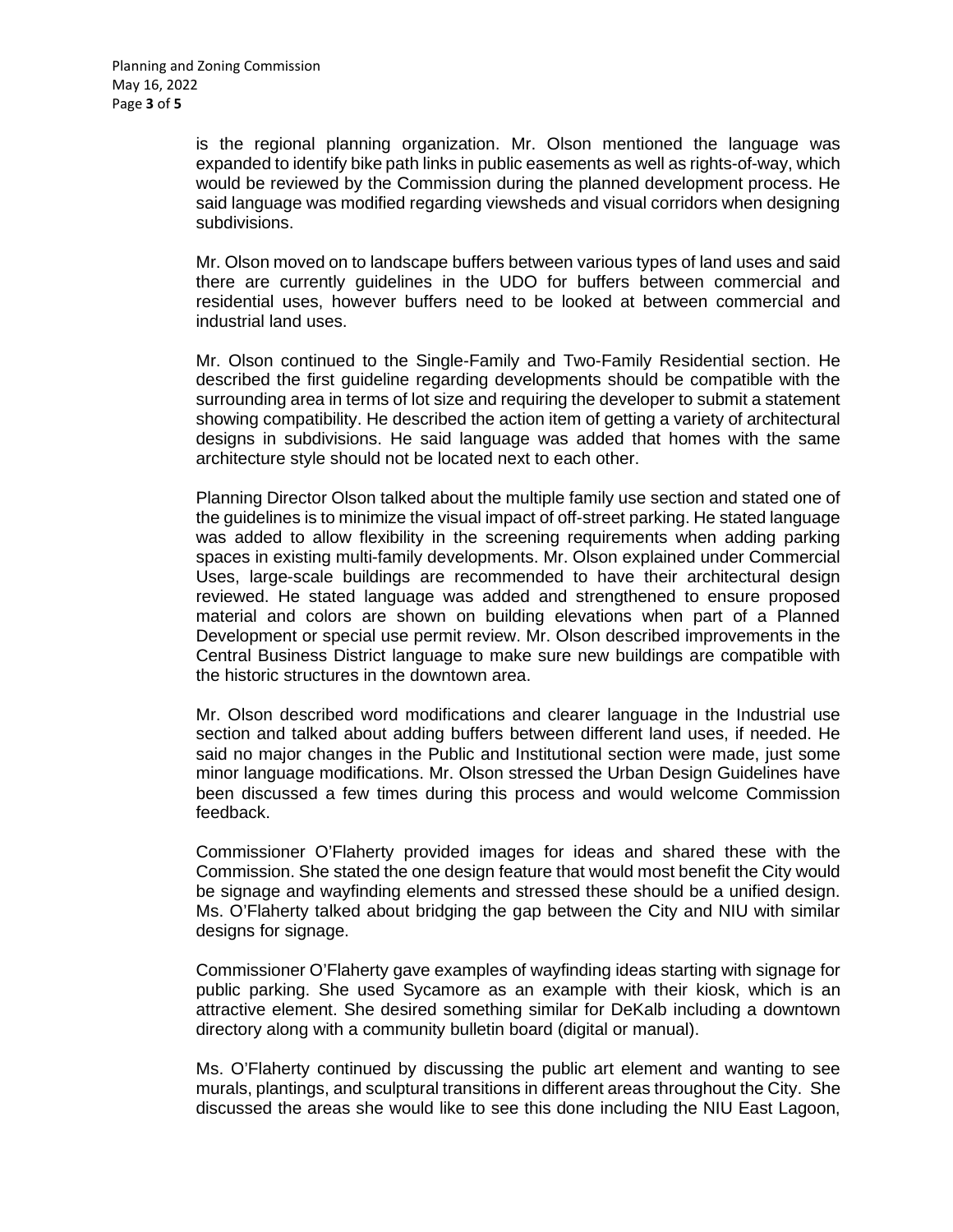joining Annie Glidden North to campus, U.P. underpass on S. Annie Glidden,  $5<sup>th</sup>$ Street, E. Lincoln Highway, and the City owned gravel lot on North  $7<sup>th</sup>$  Street (east side between Oak St. and UP RR). She would like to see these areas beautified and the transitions between neighborhoods softened.

City Manager Nicklas agreed with Ms. O'Flaherty's ideas and said the language in the Comprehensive Plan could be beefed up as there are statements already in the draft reflecting her ideas. He added the Plan won't be specific on the exact locations of the artwork, but the concept will be supported. Mr. Nicklas told the Commission adding wayfinding signage downtown could be completed after the downtown project (Lincoln Highway reconfiguration) is complete. He added the work will include changes in the downtown streetscape that could include new signage. Mr. Nicklas stressed wayfinding is very much needed, and it should be consistent and have a nice touch to it. Mr. Nicklas explained the plan for art after the City receiving a \$50,000.00 grant from T-Mobile. He suggested Commissioner O'Flaherty attend the Citizens' Community Enhancement Commission (CCEC) meetings for discussions on public art projects.

Shannon Stoker stated she was confused on how these topics were involved with the Comprehensive Plan. She wondered if there would be a specific section on artwork. Planning Director Olson replied there are general goals and objectives that mention signage and wayfinding, but the plan would not include detailed information on specific art projects.

City Manager Nicklas stated the detail he was providing is for discussion and elaboration as to what is coming regarding DeKalb's infrastructure. Trixy O'Flaherty said she is looking for creative thinking on bringing changes to soften the appearance of areas. Mr. Nicklas added public art is growing and people are more self-expressive and there are neighborhoods with buildings that have the potential for art projects. Shannon Stoker asked if there were plans to add this into the Comprehensive Plan, as she sees this could be added as a specific goal. City Manager Nicklas responded the existing language can be expanded.

Shannon Stoker questioned if street signage around the NIU campus was going to include the Huskies logo on the signs. City Manager Nicklas stated there could be decorative pieces to the signs but a Husky could not be on the sign with the name of the street.

Mr. Olson stated the Comprehensive Plan would come back for discussion at another Commission meeting. He informed the Commission there would be a couple open houses for discussion on the Comp. Plan at the end June and in July. He added once the Plan is recommended for approval by the Commission it would move on to the City Council for final action.

City Manager Nicklas said the open houses would be at the library since it's a broadcast center.

Jerry Wright inquired if there was a plan for the lot (Protano site) next to the Pine Acres Rehab Center on S. 4<sup>th</sup> St. City Manager Nicklas informed the Commission there was ground contamination so it cannot be disturbed so the uses are limited.